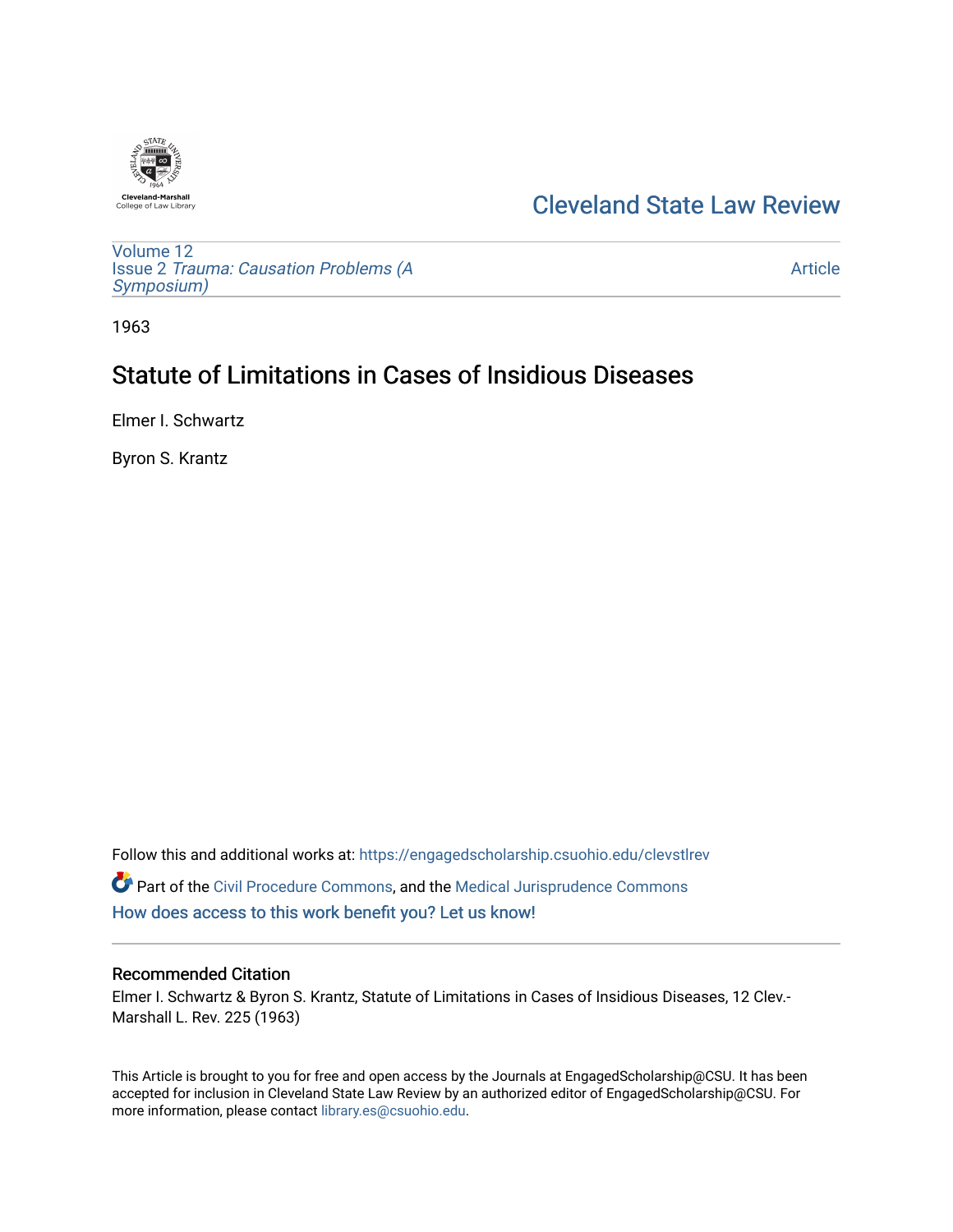## *Statute of Limitations in Cases of Insidious Diseases*

### *Elmer I.* Schwartz\* *and Byron S.* Krantz\*

**T HE INDUSTRIAL REVOLUTION** and technological development have brought concomitant legal problems unheard of at the common law. Fundamental principles of law evolved to incorporate the changes necessary to rule over a new way of life. Some of the problems of industrialization have been solved, others are in a state of flux, while myriad others are as yet unknown. This article concerns itself with one of the incidents of complex industrial progress-insidious disease, as viewed in the light (or dark) of the statute of limitations.

Insidious diseases are those which develop slowly and imperceptibly. Usually they are diseases that develop after the continual deposit of minute and infinitesimal amounts of dust or particles of the offending substance. In contrast to the injuries that follow immediately after the usual form of trauma, the latent and obscure effects of a negligent act are not discernible and may go undiscovered for some number of years. There is ample scientific data to show that systemic changes resulting from insidious diseases occur long after cessation of exposure. Commonly diseases of this nature develop from ten to fifteen years later.' Illustrative are cases in which long term contact with a noxious substance first resulted in an illness five years after the plaintiff had ceased using the deleterious material,<sup>2</sup> or in which air pollution resulted in berylliosis which was first manifested nine years after the last subjection to the noxious fumes.<sup>3</sup> In these actions each defendant raised the defense of the statute of limitations to bar the litigation. The respective defendants moved for summary judgment. The motion was denied in each instance, premised upon the interpretation that an action of this nature does not accrue until the illness first becomes manifest.

**<sup>\*</sup>** Of the firm of Metzenbaum, Gaines, Schwartz, Krupansky, Finley & **Stern** of Cleveland, Ohio.

<sup>1</sup> Mancuso, Medical Aspects of Occupational Diseases, **18** Ohio St. L. **J. 612 (1958).**

<sup>2</sup> Ricciuti v. Voltarc Tubes, **277** F. **2d 809 (2d** Cir., **1960).**

**<sup>3</sup>** Brush Beryllium Company v. Meckley, 284 F. **2d 797** (6th Cir., **1960).** Plaintiff's complaint filed in **1959** alleged that she was subjected to deleteri- ous materials emanating from defendant's plant during the period from 1941-1945. The disease of berylliosis, however, did not manifest itself until **1958.**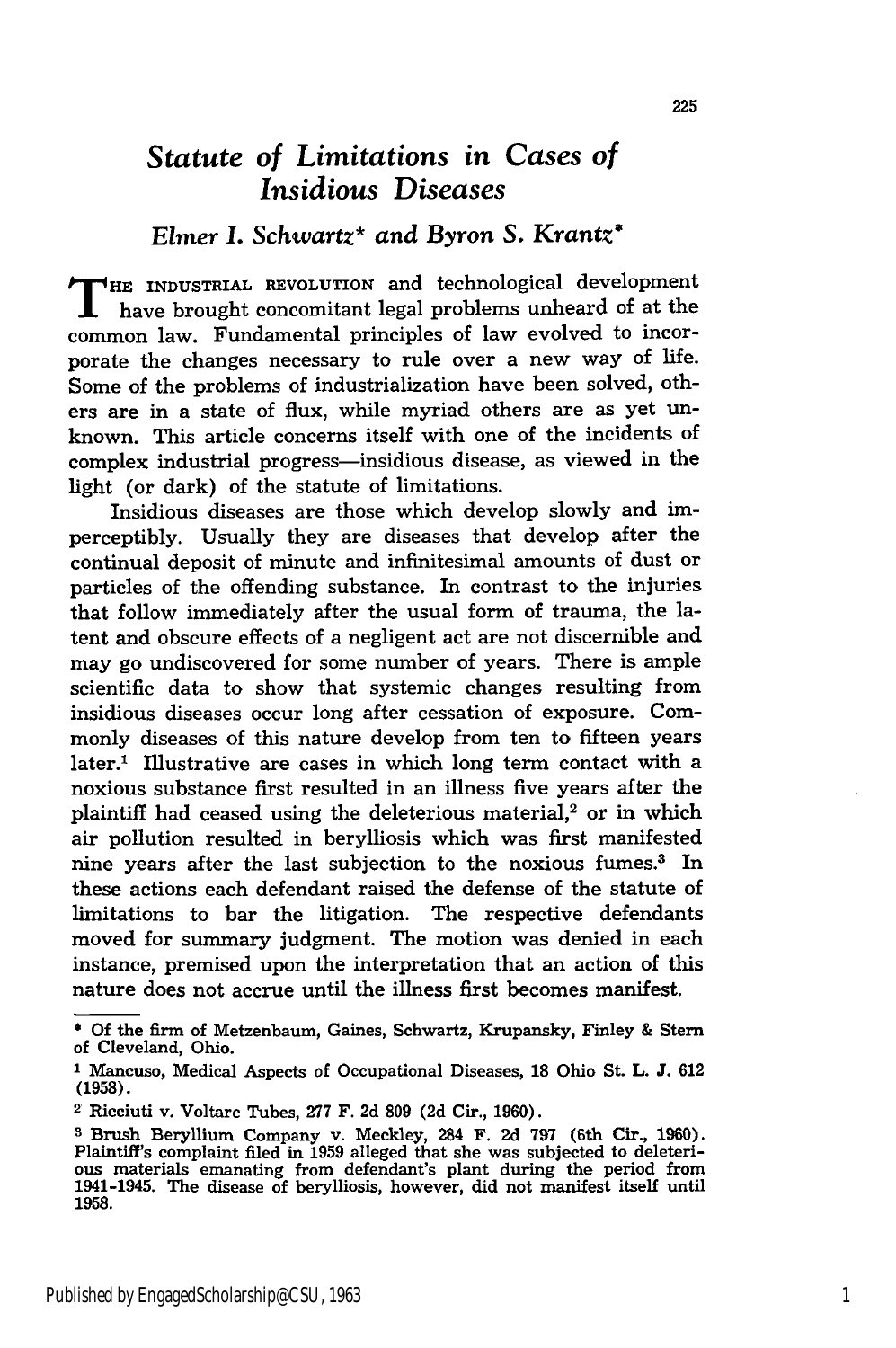The circumstances which give rise to diseases of an insidious nature prevent accurate determination, even in retrospect, of when the harm to the plaintiff actually happened. Notwithstanding the impossibility of early detection, courts until recently followed the then accepted rule that the limitation period must be measured either from the date of the negligent act or from the termination of employment.<sup>4</sup>

#### Statutes **of Limitation**

In order to preserve a right to a remedy for this form of injury, some courts have taken the position that a cause of action accrues, and the statute begins to run, when the insidious disease results.

At this juncture it becomes pertinent to note the reasons for enactment of the limitations statute, and to determine whether the interests of justice are served through modification of the concepts in order to cope with the problem of insidious diseases. Statutes of limitation were enacted in England as early as 1236 A.D., and in Rome as early as  $424$  A.D.<sup>5</sup> At the present time general statutes of limitation are found in every state. These statutes take many forms and govern most types of actions. The obvious purpose of the statutes is to prevent suits upon fraudulent or stale claims, where much evidence and many witnesses are no longer available.<sup>6</sup> The prevailing view is that valid claims are not usually allowed to remain neglected over a period of years with no attempt to enforce them. Further, there was a desire to relieve courts of the burden of adjudicating stale or tenuous claims.7

A typical statute of limitations reads:

An action for bodily injury to person and property shall be brought within two years after the cause thereof arose.8

<sup>&</sup>lt;sup>4</sup> Note, 34 Tex. L. Rev. 480 (1956). This article does not undertake to discuss claims presented under statutes providing recovery for occupational injuries as a part of Workmen's Compensation Acts. Due to the vast diffe

**<sup>5</sup>** Pollock and Maitland, History of English Law **81** (2d ed. 1898); Sohn, The Institute of Roman Law 318-22 (3d ed. 1907).

**<sup>6</sup>**Comment, Developments in the Law-Statutes of Limitations, **63** Harv. L. Rev. **1177 (1950).**

**<sup>7</sup>***Ibid.*

**<sup>8</sup>**Ohio Rev. Code, Sec. **2305.10.**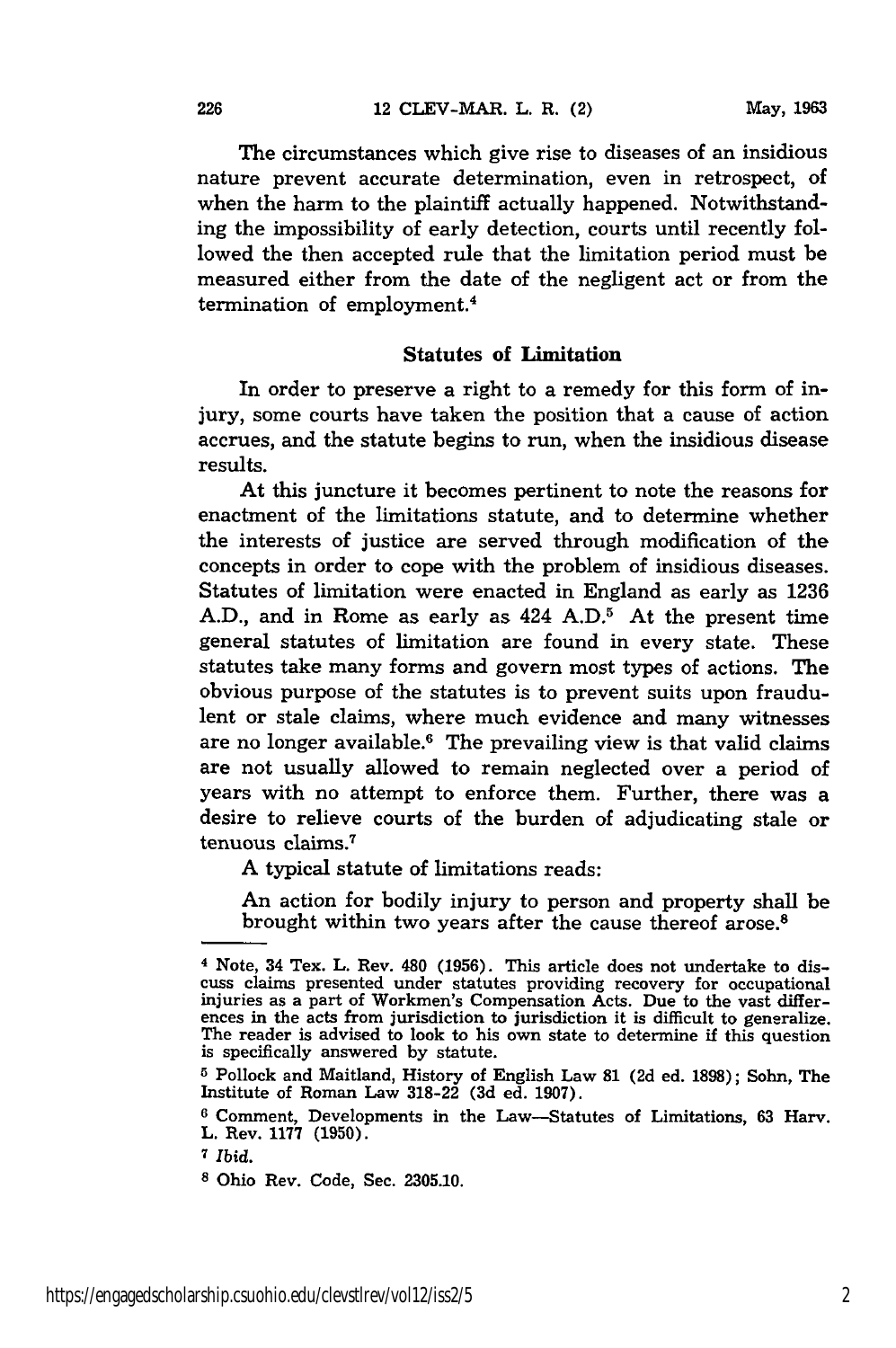In enacting the statutes, legislatures refrained from defining or describing with particularity when "the cause thereof arose." Faced with the task of determining the meaning of this phrase, courts have stated that:

A cause of action may be said to accrue when there coexists (1) a demand capable of present enforcement; (2) a suable party against whom it may be enforced; (3) a party in being who has a present right to enforce it **...** No one will contend that a cause of action can accrue unless it accrues in favor of someone in being and against someone in being.<sup>9</sup>

In the process of judicial interpretation the foregoing rationale was overlooked by some courts. These courts held that it was only the negligent act, not the damages, which constituted accrual of the cause of action.<sup>10</sup> The first exposure, said these courts, caused the action to accrue and the statute of limitations to run. This approach allowed the court to pinpoint with a relative degree of certainty a definite time. By adding the proper period as provided for limitation to that act, the court would dismiss the suit on the theory that the time for commencing the action had elapsed. In doing so, the courts overlooked the fact that "the occurrence of an injury, without more, does not constitute actionable negligence." **11** The elements upon which a cause of action for negligence depends are a duty, the breach of that duty, and the injury suffered as a consequence of the breach. All elements must be present before an action can be maintained, and in the case of insidious diseases, neither the breach of duty nor the injury are evidenced for some years. Further, until the disease is ascertained no litigable claim will arise. Illustrative is the *Meckley* case,<sup>12</sup> where it was not until her doctor diagnosed her condition as berylliosis that the plaintiff could first become aware of who the defendant would be. It is not negligence alone which gives rise to the claim, but negligence in combination with the damage that ensues. Therefore, until there is damage there is no claim, $13$  and a statute prescribing the time within which the action must be filed cannot be used as a device to preclude recovery in an action never before maintainable.

**<sup>9</sup>** Tobias v. Richardson 5 C. C. (n.s.) 74, aff'd. 72 Ohio St. **626** (1905).

**<sup>10</sup>**Note, 34 Tex. L. Rev. 480 (1956); Field v. Gazette Publishing Co., 187 Ark. 253, 59 **S.** W. 2d 19 (1933); Street v. Consumers Mining Corp., **185** Va. 561, 39 **S.** E. 2d 271, 167 A. L. R. **886** (1946).

**<sup>11</sup>**38 Am. Jur., Limitations of Actions 672.

**<sup>12</sup>**Meckley v. Brush Beryllium Co., *supra* n. 3.

**<sup>13</sup>**U. S. v. Reid, 251 F. 2d **691** (5th Cir., 1953).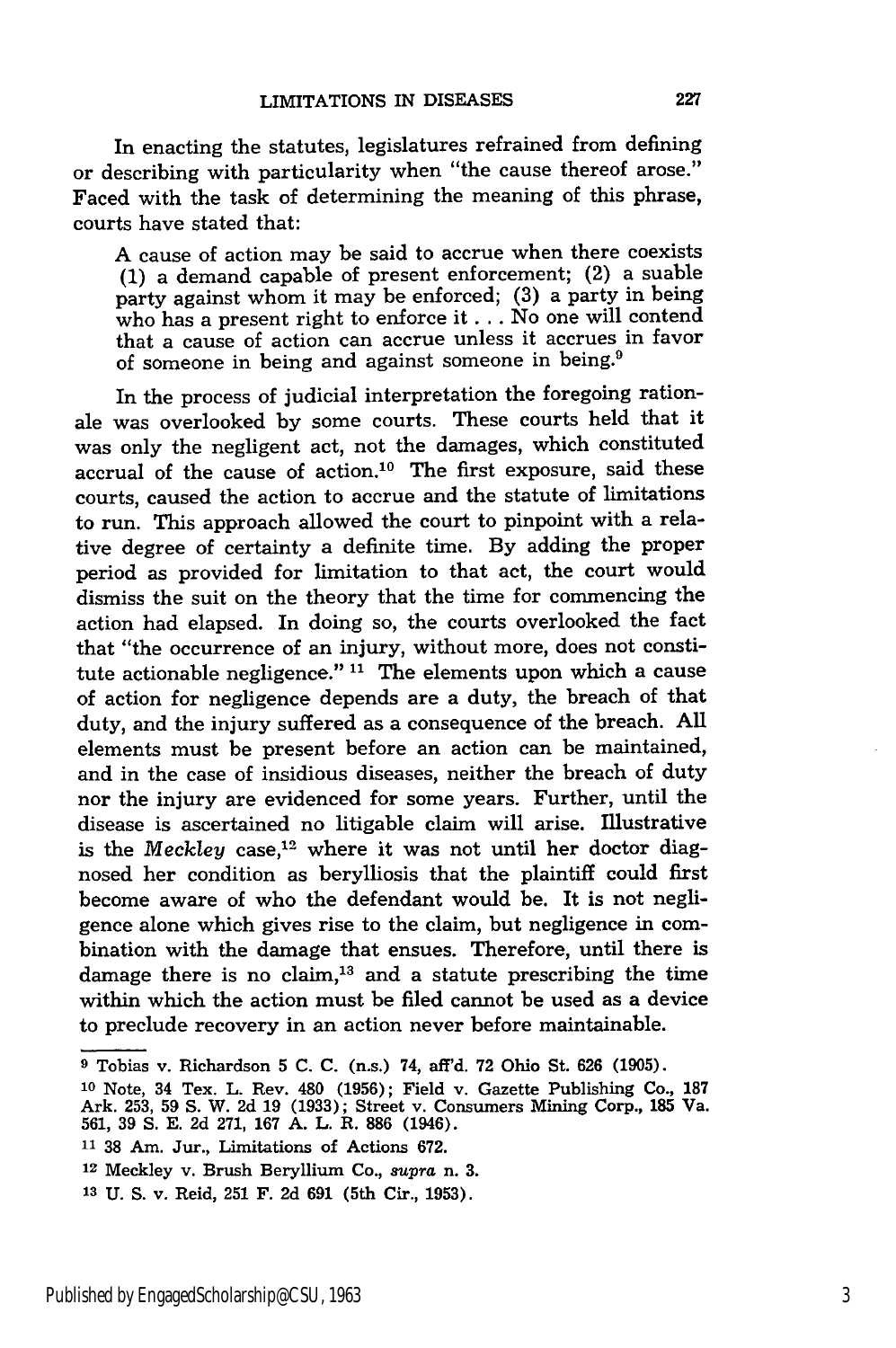#### **A Changing Concept**

**A** realistic approach to the problem of insidious diseases was reached in the landmark case of *Urie v. Thompson.14* Plaintiff alleged that in 1940 he was forced to cease work as a fireman on a steam locomotive because of a pulmonary disease diagnosed as silicosis. This permanently disabling affliction had been caused by continuous inhalation of silica dust blown or sucked into the cabs of the locomotives on which he worked. The injurious concentration of silica dust in the air arose from the railroad's use of excessive amounts of sand beyond that which was needed to provide traction for locomotive wheels.

The defendant contended that Urie, having been exposed to silica dust since approximately 1910, must unwittingly have contracted silicosis long before 1938, and hence his cause of action must be deemed to have accrued longer than three years<sup>15</sup> before the institution of the action. In the alternative, the defendants argued that each inhalation of silica dust was a separate tort and therefore Urie's claim was limited to inhalation within three years of filing suit. In disposing of the railroad's contentions the court stated:

We do not think the human legislative plan intended such consequences to attach to blameless ignorance. Nor do we think those consequences can be reconciled with the traditional purposes of statutes of limitations, which conventionally require the assertion of claims within a specified period of time after notice of the invasion of legal rights. The record before us is clear that Urie became too ill to work in May of 1940 and that diagnosis of his condition was accomplished in the following weeks. There is no suggestion that Urie should have known he had silicosis at any earlier date. It follows that no specific date of contact with the substance can be charged with being the date of injury, inasmuch as the injurious consequences are the product of a period of time rather than a point of time; consequently the afflicted employee can be held to be 'injured' only when the accumulated effects of the deleterious substance manifest themselves.<sup>16</sup>

Logically this view is the most reasonable due to the virtual impossibility of detection at the initial stages.

<sup>14</sup>337 U. S. 163 (1949).

**<sup>15</sup>**45 **U. S. C. A.,** Sec. **56.**

**<sup>16</sup>Urie** v. Thompson, **337 U. S. 163** (1949).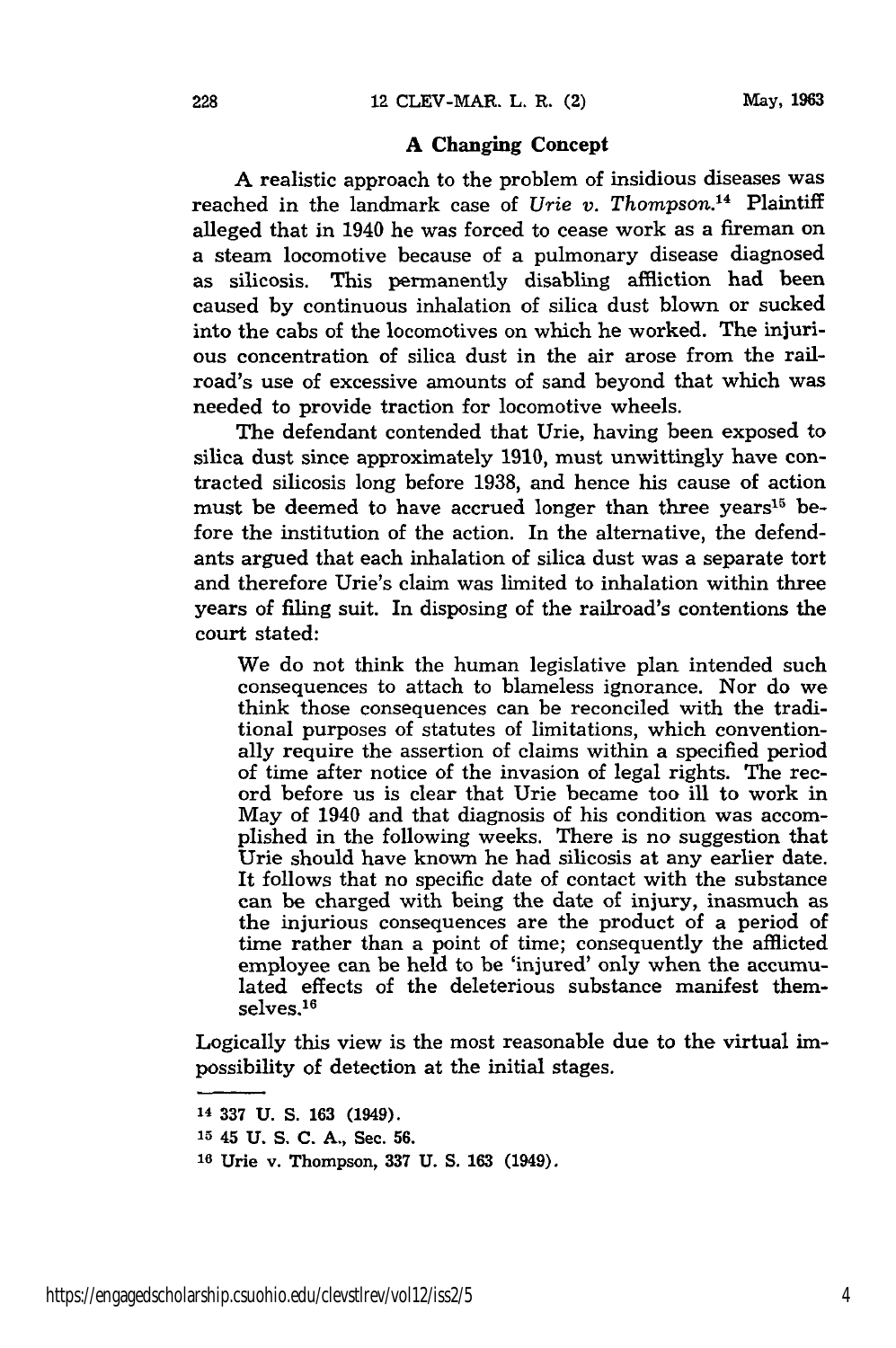The statute of limitations starts to run when the disease is first manifested, or, in the exercise of due care, might have been ascertained. This has been held to be as early as the instance in which a person became aware of difficulty in breathing<sup>17</sup> or as late as an autopsy.<sup>18</sup> When the individual became apprised of his disease, or, as a reasonable man, should have known that his health was undermined, is a question of fact.<sup>19</sup> Whether this is the date of diagnosis, of manifestation of symptoms or of disability, is one phase of this subject as yet unresolved.

As a practical matter it may be said that the statute ran from the time of positive diagnosis, where that was the first time the disease manifested itself and made possible a recognition of a causal relation between the exposure and the disease. $20$ 

#### Negligence **Theory**

Prior to the *Urie* decision the majority of cases ruled that the period of limitations ran either from the occurrence of negligence or exposure. Under the statutes the right of action was deemed to accrue when the wrong was committed, and in the absence of a concealment the mere ignorance of the injured party of the existence of the actionable wrong would not suspend the running of the statute.<sup>21</sup> The courts, in accepting this theory, adopted a doctrine, wholly impractical in diseases of an insidious nature, that injuries arise when "first inflicted," and that subsequent development of disease therefrom does not give rise to a cause of action, $22$  since it is merely the natural result of that which has already occurred.23

**<sup>20</sup>**Urie v. Thompson, *supra* n. 16.

**<sup>&#</sup>x27;T** Piukhula v. Pillsbury Astoria Flouring Mills Co., **150** Or. 304, 42 P. **2d** 921 reh. den. **150** Or. 333. 44 P. 2d **162** (1935).

**<sup>18</sup>** McGhee v. Chesapeake & Ohio R. Co., 173 F. Supp. **587** (W. D. S. D. Mich. 1959).

**<sup>19</sup>**Hutchison v. Semer, 361 P. 2d **803,** reh. den. **362** P. 2d 704 (Or. Sup. Ct., 1961); cf., Coots v. Southern Pacific Co., 49 Cal. **2d** 805, **322** P. 2d 460 (1958). In which the court held that an action was not barred when the case was filed more than three years after the plaintiff knew he had dermatitis which was traceable to the chemical solution with which he workd, but less than three years after the work terminated. **Cf.** Daniel v. Beryllium Corp., 211 F. Supp. 452 (E. D. Penn. 1962), in which the court held that the limitation ran from the date when the illness was diagnosed, and limitations statutes were not tolled by reason of defendant's continuing wrong.

**<sup>21</sup>**Street v. Consumers Mining Corp., 185 Va. 561, 39 **S.** E. 2d 271 (1946); Scott v. Rinekart & Dennis Co., 116 W. Va. 319, **180 S.** E. 276 (1935). **<sup>22</sup>***Ibid.*

**<sup>23</sup>**Wiersycki v. Pratt & Letchworth Co., **151** Misc. **207, 271 N.** Y. **S. 36** (1934).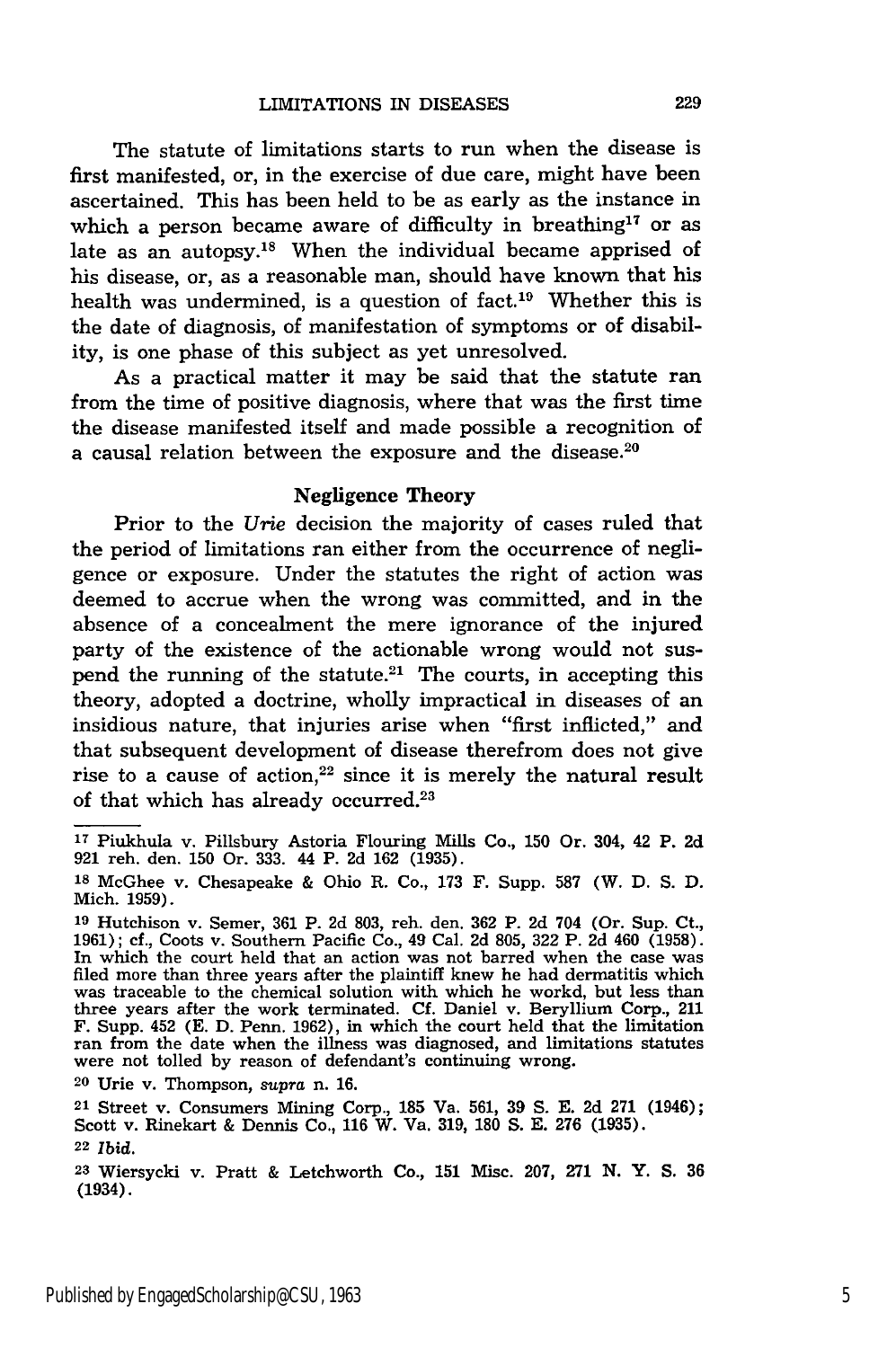This rule has become firmly entrenched and is still adhered to in a few states. In the case of *Schwartz v. Heyden Newport Chemical Corporation24* it was held that an action against a manufacturer of a carcinogenic drug was barred because the drug had been administered fourteen years earlier, notwithstanding the fact that the patient instituted suit within three years from his discovery of cancer. The court maintained that "in actions of negligence, damage is of the very gist and essence of the plaintiff's cause" and such damage accrues when the harmful substance is introduced into the body, $25$  not when it is discovered. However, the dissent in the *Schwartz* case stated:

As the complaint stands, the limitation periods have run since the pleading says no more than that patient did not learn of the dangerous qualities of the preparation until 1958, fourteen years after the injection. From his brief and oral argument, however, it seems that his theory of action is that the carcinogenic qualities of the injection were not discovered by him until after the 1957 surgical operation. If that be the fact, it would be unreasonable and perhaps unconstitutional to hold that his time to sue expired before it was possible for him to learn of the wrong. $26$ 

Although the negligence theory survives in some states, the strong dissent in the *Schwartz* case indicates that even in these jurisdictions, courts are looking objectively at this problem.

#### Last Exposure Theory

Since insidious diseases may develop long after exposure has ceased, rendering it impossible to state at precisely what time they first came into existence, many cases, in an attempt to escape the rigor of the theory that negligence accrues at the time the tortious act, have evolved the "last exposure" doctrine.<sup>27</sup> Under this approach, the continuing negligence is re-

**<sup>25</sup>***Ibid.*

**<sup>26</sup>***Id.* at **p.** 2384.

**<sup>24</sup>** 12 **N.** Y. **2d** 212, **188 N. E. 2d** 148 **(1963),** affg. **15 A. D. 2d 650,** 224 **N.** Y. **S. 2d 270,** affg. **30** Misc. **2d 663, 219 N.** Y. **S. 2d 98 (5** to 2 decision); **31 U. S.** L. Week **2383** (Ct. **App. N.** Y. **1/23/63).**

**<sup>27</sup>**Maty v. Grasselli Chem. Co. **89** F. **2d** 456 **(3** Cir., **1937),** rev'd. on other grounds, **303 U. S. 197 (1938);** Hercules Powder Co. v. Bannister, **171** F. **2d 262** (6th Cir., 1948); Farrar v. St. Louis-San Francisco R. Co., **361** Mo., 408, **235 S.** W. **2d 391 (1950).** Fawkes v. Penn. R. R. Co., 264 F. **2d 397 (3d** Cir., **1959),** was an action brought under the Federal Employers' Liability Act 1959), was an action brought under the Federal Employers' Liability Act for traumatic arthritis, resulting from a series of jolting impacts caused by an air hammer the plaintiff had used from 1924 until 1952. The court hel that the action was not barred as the limitation did not begin to run before the employee was relieved of the jolting work.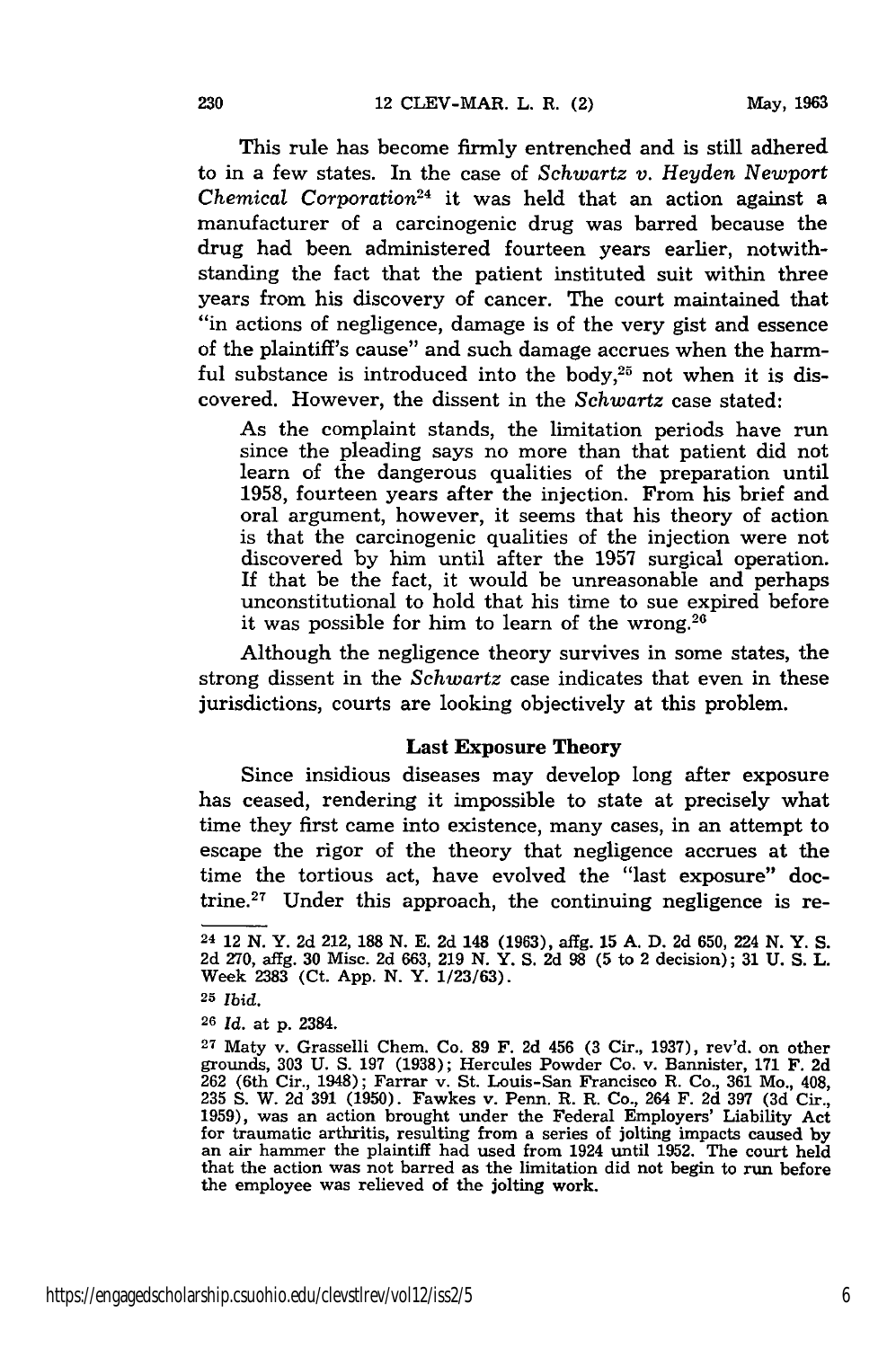garded as a single wrong against which the limitation period commences to run only from the time of cessation of the wrong.

In situations where a breach of duty occurred on the part of the defendant, and the negligence was continuous until the cumulative effect produced disability, it was regarded as a single wrong continuing for the length of exposure.<sup>28</sup> This rule also produced some rather harsh results. Commonly, diseases of the type under discussion fail to develop for some number of years. In instances of that nature, the statute ran from the date of termination of employment<sup>29</sup> or subjection to the injurious elements,<sup>30</sup> and precluded recovery notwithstanding lack of knowledge on the part of the injured party.<sup>31</sup>

The fallacy of the position taken by the courts in accepting the "exposure doctrine" was met in the *Urie* case. Reasoning that acceptance of the alternative defense would mean that the injured party would be barred from suit if he left the company, or even showed that he merely transferred to another form of work wholly unrelated to the cause of his disease, the court simply held the position to be untenable.

In addition to the third and current theory that the cause of action occurs only upon manifestation of injury, a discussion of insidious diseases would be incomplete without reference to the fourth theory regarding the statute of limitations. The English courts hold that only that portion of the disease that occurred within their six year statute is compensable.<sup>32</sup> Expert medical testimony to distinguish the effects within, from those beyond, the statutory period, is admitted into evidence, and that portion of the disease contracted within the statutory period then

**<sup>28</sup>**Rowe v. Gathe Corp., **126** F. **2d 61** (7th Cir., 1942), cert. den. **317 U. S. 702** (1942); Plazak v. Allegheny Steel Co., 324 Pa. 422, **188** A. 130 (1936).

**<sup>29</sup>***Ibid.*

**<sup>30</sup>**Farrar v. St. Louis-San Francisco R. Co., **361** Mo. 408, 235 **S.** W. 2d 391 **(1950).**

**<sup>31</sup>**This is similar to the law of medical malpractice cases. The statute of limitations begins to run in a cause of action for malpractice upon the termination of the physician-patient relation, whether, within the time lim-ited **by** the statute, the act constituting malpractice is known or unknown. DeLong v. Campbell, **157** Ohio St. 22, 104 **N. E. 2d 177 (1952);** Gillette v. Tucker, **67** Ohio St. **106 (1902);** cf. **9** Wes. Rev. L. R. **86** in which the author makes a plea for a realistic approach to the use of statutes of limitations.

**<sup>32</sup>** Clarkson v. Modern Foundries Ltd., 1 W. L. R. 120 **(1957);** cf. Grant v. Fisher Flouring Mills Co., **181** Wash. **567,** 44 P. **2d 193 (1935),** in which an employee was injured **by** exposure to nitric acid and chlorine gas fumes and the court allowed recovery but limited damages to injuries sustained to the period of three years prior to the commencement of the action.